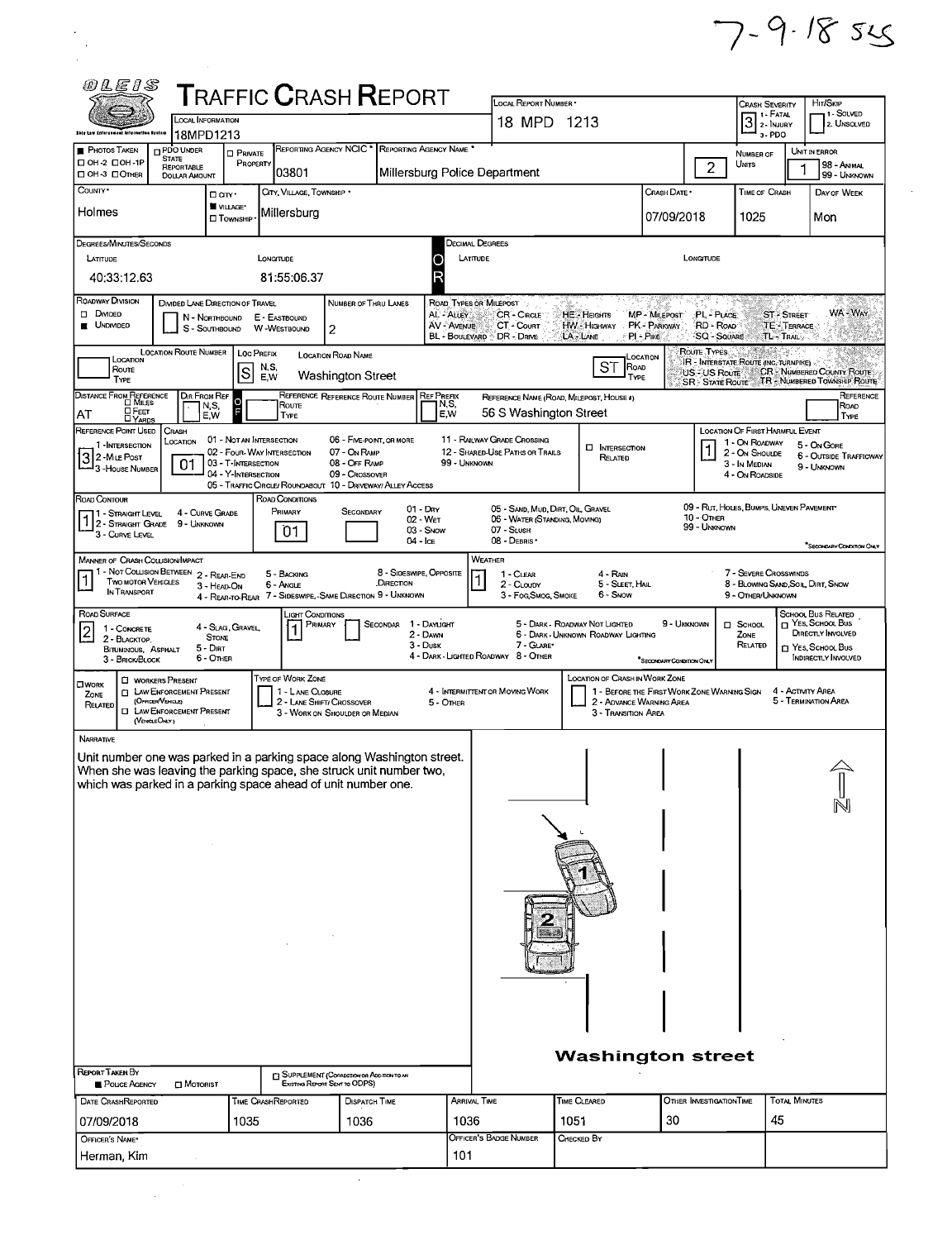|                                          |                                    | Init                                                                         |                                                         |                                                                          |                                                                                                                                                                                                      |                                                                                                                                                                                |                                  |                                                               |                                     |                                            | <b>LOCAL REPORT NUMBER</b><br>18 MPD 1213                                                                                      |                                                        |                                                                            |                                                                                                                       |                                                                  |  |
|------------------------------------------|------------------------------------|------------------------------------------------------------------------------|---------------------------------------------------------|--------------------------------------------------------------------------|------------------------------------------------------------------------------------------------------------------------------------------------------------------------------------------------------|--------------------------------------------------------------------------------------------------------------------------------------------------------------------------------|----------------------------------|---------------------------------------------------------------|-------------------------------------|--------------------------------------------|--------------------------------------------------------------------------------------------------------------------------------|--------------------------------------------------------|----------------------------------------------------------------------------|-----------------------------------------------------------------------------------------------------------------------|------------------------------------------------------------------|--|
| <b>UNIT NUMBER</b>                       |                                    | OWNER NAME: LAST, FIRST, MIDDLE ( C SAME AS DRIVER )                         |                                                         |                                                                          |                                                                                                                                                                                                      |                                                                                                                                                                                |                                  |                                                               | OWNER PHONE NUMBER                  |                                            |                                                                                                                                |                                                        |                                                                            | DAMAGE AREA                                                                                                           |                                                                  |  |
|                                          |                                    | Mata, Violeta, F                                                             |                                                         |                                                                          |                                                                                                                                                                                                      |                                                                                                                                                                                |                                  |                                                               |                                     | 954-895-3694                               | <b>DAMAGE SCALE</b>                                                                                                            |                                                        |                                                                            |                                                                                                                       | FRONT                                                            |  |
| OWNER ADDRESS: CITY, STATE, ZIP          |                                    | <b>CISAME AS DRIVER 1</b>                                                    |                                                         |                                                                          |                                                                                                                                                                                                      |                                                                                                                                                                                |                                  |                                                               | $\overline{\mathbf{c}}$<br>1 - None |                                            | σ                                                                                                                              | п                                                      |                                                                            |                                                                                                                       |                                                                  |  |
|                                          |                                    | 3400 Galt Ocean Drive Apt 19065, Fort Lauderdale, FL, 33308                  |                                                         |                                                                          |                                                                                                                                                                                                      |                                                                                                                                                                                |                                  |                                                               |                                     |                                            |                                                                                                                                | 2 - MINOR                                              |                                                                            |                                                                                                                       |                                                                  |  |
| LP STATE LICENSE PLATE NUMBER            |                                    |                                                                              |                                                         | ť                                                                        |                                                                                                                                                                                                      | <b>VEHICLE IDENTIFICATION NUMBER</b>                                                                                                                                           |                                  |                                                               |                                     |                                            | # Occupants                                                                                                                    |                                                        |                                                                            | □                                                                                                                     | α                                                                |  |
| FL.<br><b>VEHICLE YEAR</b>               | JBMV80                             | <b>VEHICLE MAKE</b>                                                          |                                                         |                                                                          |                                                                                                                                                                                                      | WDDHF8JB4GB197985<br><b>VEHICLE MODEL</b>                                                                                                                                      |                                  |                                                               |                                     | VEHICLE COLOR                              | 1.                                                                                                                             | 3 - FUNCTIONAL                                         |                                                                            |                                                                                                                       |                                                                  |  |
| 2016                                     |                                    | Mercedes-Benz                                                                |                                                         |                                                                          | 350 Series                                                                                                                                                                                           |                                                                                                                                                                                |                                  |                                                               |                                     | <b>BLU</b>                                 |                                                                                                                                | 4 - DISABLING                                          |                                                                            |                                                                                                                       |                                                                  |  |
| $P_{\text{ROOF OF}}$<br><b>INSURANCE</b> |                                    | INSURANCE COMPANY<br>Geico                                                   |                                                         |                                                                          | POLICY NUMBER<br>Towed By                                                                                                                                                                            |                                                                                                                                                                                |                                  |                                                               |                                     |                                            |                                                                                                                                | 9 - UNKNOWN                                            |                                                                            | о                                                                                                                     | $\Box$                                                           |  |
| <b>SHOWN</b>                             |                                    | CARRIER NAME, ADDRESS, CITY, STATE, ZIP                                      |                                                         |                                                                          |                                                                                                                                                                                                      | 4515-33-63-21/01288                                                                                                                                                            |                                  |                                                               |                                     |                                            |                                                                                                                                |                                                        |                                                                            |                                                                                                                       | ਸਵਨਾ<br>CARRIER PHONE                                            |  |
| US DOT                                   |                                    |                                                                              |                                                         |                                                                          | CARGO BODY TYPE                                                                                                                                                                                      |                                                                                                                                                                                |                                  |                                                               |                                     |                                            | TRAFFICWAY DESCRIPTION                                                                                                         |                                                        |                                                                            |                                                                                                                       |                                                                  |  |
|                                          |                                    | VEHICLE WEIGHT GVWR/GCWR                                                     |                                                         | 1 - LESS THAN OR EQUAL TO 10K LBS                                        | 01                                                                                                                                                                                                   | 01 - No CARGO BODY TYPE/NOT APPLICABL 09 - POLE<br>02 - Bus/ VAN (9-15 SEATS, INC DRIVER)                                                                                      |                                  | 10 - Cargo Tank                                               |                                     |                                            |                                                                                                                                | 1 - Two-Way, Not Divided                               |                                                                            | 2 - Two-Way, Not Divided, Continuous LEFT TURN LANE                                                                   |                                                                  |  |
| HM PLACARD ID NO.                        |                                    |                                                                              | 2 - 10,001 To 26,000K Las<br>3 - MORE THAN 26,000K LBS. |                                                                          |                                                                                                                                                                                                      | 03 - Bus (16+ SEATS, INC DRIVER)<br>04 - VEHICLE TOWING ANOTHER VEHICLE                                                                                                        |                                  | 11 - FLAT BED<br>12 - Dump                                    |                                     |                                            |                                                                                                                                |                                                        |                                                                            | 4 - Two-Way, Divided, Positive MedianBarrier                                                                          | 3 - Two-Way, DIVIDED, UNPROTECTED (PAINTED OR GRASS >4FT.) MEDIA |  |
|                                          | HM CLASS                           |                                                                              | HAZARDOUS MATERIAL                                      |                                                                          |                                                                                                                                                                                                      | 05 - Locging<br>06 - INTERMODAL CONTAINER CHASIS                                                                                                                               |                                  | 13 - CONCRETE MIXER<br>14 - Auto Transporter                  |                                     |                                            |                                                                                                                                | 5 - ONE-WAY TRAFFICWAY                                 |                                                                            |                                                                                                                       |                                                                  |  |
|                                          | NUMBER                             | $R$ <i>ELATED</i>                                                            |                                                         |                                                                          |                                                                                                                                                                                                      | 07 - CARGO VAN ENCLOSEO BOX<br>08 - GRAIN, CHIPS, GRAVEL                                                                                                                       |                                  | 15 - GARBAGE /REFUSE<br>99 - OTHER/UNKNOWN                    |                                     |                                            | <b>D</b> HIT / SKIP UNT                                                                                                        |                                                        |                                                                            |                                                                                                                       |                                                                  |  |
|                                          |                                    | NON-MOTORIST LOCATION PRIOR TO IMPACT<br>01 - INTERSECTION - MARKED CROSSWAL |                                                         | Type or Use                                                              | <b>UNIT TYPE</b>                                                                                                                                                                                     | PASSENGER VEHICLES (LESS THAN 9 PASSENGERS MED/HEAVY TRUCKS OR COMBO UNITS > 10K LBS BUS/VAN/LIMO(9 OR MORE INCLUDING DRIVER)                                                  |                                  |                                                               |                                     |                                            |                                                                                                                                |                                                        |                                                                            |                                                                                                                       |                                                                  |  |
|                                          |                                    | 02 - INTERSECTION - NO CROSSWALK<br>03 - INTERSECTION OTHER                  |                                                         | 1 - PERSONAL                                                             | 04                                                                                                                                                                                                   | 01 - Sub-COMPACT<br>02 - COMPACT                                                                                                                                               |                                  |                                                               |                                     |                                            | 14 - SINGLE UNIT TRUCK: 3+ AXLES                                                                                               |                                                        |                                                                            | 13 - SINGLE UNIT TRUCK OR VAN 2AXLE, 6 TIRES 21 - BUS/VAN (9-15 SEATS, INC DRIVER)<br>22 - Bus (16+ Sears, Inc Daver) |                                                                  |  |
|                                          |                                    | 04 - MIDBLOCK - MARKED CROSSWALK<br>05 - Travel LANE - OTHER LOCATION        |                                                         | 2 - COMMERCIAL                                                           | OR HIT/SKIP                                                                                                                                                                                          | 99 - UNKNOWN 03 - MIO SIZE<br>04 - FULL SIZE                                                                                                                                   |                                  |                                                               |                                     |                                            | 15 - SINGLE UNIT TRUCK / TRAILER                                                                                               | NON-MOTORIST<br>23 - ANIMAL WITH RIOER                 |                                                                            |                                                                                                                       |                                                                  |  |
|                                          | 06 - BICYCLE LANE<br>08 - SIDEWALK | 07 - Shoulder/Roadside                                                       |                                                         | 3 - GOVERNMENT                                                           |                                                                                                                                                                                                      | 05 - MINIVAN<br>06 - Sport UTIUTY VEHICLE                                                                                                                                      |                                  |                                                               | 18 - Tractor/Double                 |                                            | 16 - TRUCK/TRACTOR (BOBTAIL)<br>24 - ANIMAL WITH BUGGY, WAGON, SURREY<br>17 - TRACTOR/SEMI-TRAILER<br>25 - BICYCLE/PEDACYCLIST |                                                        |                                                                            |                                                                                                                       |                                                                  |  |
|                                          |                                    | 09 - MEOIAN CROSSING ISLAND<br>10 - DRIVE WAY ACCESS                         |                                                         | <b>DIN EMERGENCY</b>                                                     | 07 - PICKUP<br><b>19 - TRACTOR/TRIPLES</b><br>08 - VAN<br>09 - MOTORCYCLE                                                                                                                            |                                                                                                                                                                                |                                  |                                                               |                                     |                                            | 20 - OTHER MED/HEAVY VEHICLE                                                                                                   |                                                        |                                                                            | 26 - PEDESTRIAN/SKATER<br>27 - OTHER NON MOTORIST                                                                     |                                                                  |  |
|                                          |                                    | 11 - SHARED-USE PATH OR TRAIL<br>12 - NON-TRAFFICWAY AREA                    |                                                         | RESPONSE                                                                 | 10 - MOTORIZEO BICYCLE<br>11 - SNOWMOBILE/ATV                                                                                                                                                        |                                                                                                                                                                                |                                  |                                                               |                                     |                                            | HAS HM PLACARD                                                                                                                 |                                                        |                                                                            |                                                                                                                       |                                                                  |  |
| <b>SPECIAL FUNCTIONO1 - NONE</b>         |                                    | 99 - OTHER/UNKNOWN                                                           |                                                         | 09 - AMBULANCE                                                           |                                                                                                                                                                                                      | 12 - OTHER PASSENGER VEHICLE<br>17 - FARM VEHICLE                                                                                                                              |                                  |                                                               |                                     |                                            |                                                                                                                                |                                                        |                                                                            | Астрм                                                                                                                 |                                                                  |  |
| 01                                       | 02 - TAXI                          | 03 - RENTAL TRUCK (OVER 10KLBS)                                              |                                                         | 10 - FIRE<br>11 - HIGHWAY/MAINTENANCE                                    | Most Damaged Area<br>18 - FARM EQUIPMENT<br>01 - None<br>03<br>19 - Мотовноме<br>02 - CENTER FRONT<br>20 - GDLF CART<br>03 - Right Front<br>21 - Train<br>Impact Are 04 - Right Side                 |                                                                                                                                                                                |                                  |                                                               |                                     |                                            | 08 - Left Side<br>09 - LEFT FRONT                                                                                              |                                                        | 99 - UNKNOWN                                                               | $\overline{3}$                                                                                                        | 1 1 - Non-Contact                                                |  |
|                                          |                                    | 04 - Bus - School (Public or Private) 12 - MILITARY<br>05 - Bus - Transit    |                                                         | 13 - Pouce                                                               |                                                                                                                                                                                                      |                                                                                                                                                                                |                                  |                                                               |                                     | 10 - TOP AND WINDOWS<br>11 - UNDERCARRIAGE |                                                                                                                                |                                                        |                                                                            |                                                                                                                       | 2 - Non-Collision<br>3 - STRIKING<br>4 - Struck                  |  |
|                                          |                                    | 06 - Bus - Charter<br>07 - Bus - SHUTTLE                                     |                                                         | 14 - Pusuc Unuty<br>15 - OTHER GOVERNMENT                                |                                                                                                                                                                                                      | 22 - OTHER (EXPLAN IN NARRATIVE)                                                                                                                                               | 03                               | 05 - Right Rear<br>06 - REAR CENTER                           |                                     |                                            | 12 - LOAD/TRAILER<br>13 - TOTAL (ALL AREAS)                                                                                    |                                                        |                                                                            |                                                                                                                       | 5 - STRIKING/STRUCK<br>9 - UNKNOWN                               |  |
| PRE-CRASH ACTIONS                        |                                    | 08 - Bus - OTHER                                                             |                                                         | 16 - CONSTRUCTION EQIP.                                                  |                                                                                                                                                                                                      |                                                                                                                                                                                |                                  | 07 - LEFT REAR                                                |                                     |                                            | 14 - OTHER                                                                                                                     |                                                        |                                                                            |                                                                                                                       |                                                                  |  |
| 08                                       |                                    | MOTORIST<br>01 - STRAIGHT AHEAD                                              |                                                         | 07 - MAKING U-TURN                                                       |                                                                                                                                                                                                      |                                                                                                                                                                                |                                  | NON-MOTORIST                                                  |                                     |                                            | 15 - ENTERING OR CROSSING SPECIFIED LOCATIO                                                                                    |                                                        |                                                                            |                                                                                                                       |                                                                  |  |
|                                          |                                    | 02 - BACKING<br>03 - CHANGING LANES                                          |                                                         | 08 - ENTERING TRAFFIC LANE<br>09 - LEAVING TRAFFIC LANE                  | 13 - NEGOTIATING A CURVE<br>14 - OTHER MOTORIST ACTID<br>17 - WORKING                                                                                                                                |                                                                                                                                                                                |                                  |                                                               |                                     |                                            | 16 - WALKING, RUNNING, JOGGING, PLAYING, CYCLING                                                                               |                                                        | 21 - OTHER NON-MOTORIST ACTION                                             |                                                                                                                       |                                                                  |  |
| 99 - UNKNOWN                             |                                    | 04 - OVERTAKING PASSING<br>05 - MAKING RIGHT TURN                            |                                                         | 10 - PARKED<br>11 - SLOWING OR STOPPED IN TRAFFIC                        |                                                                                                                                                                                                      |                                                                                                                                                                                |                                  | 18 - Pushing Vehicle<br>19 - APPROACHING OR LEAVING VEHICLE   |                                     |                                            |                                                                                                                                |                                                        |                                                                            |                                                                                                                       |                                                                  |  |
|                                          |                                    | 06 - MAKING LEFT TURN                                                        |                                                         | 12 - DRIVERLESS                                                          |                                                                                                                                                                                                      |                                                                                                                                                                                |                                  |                                                               | 20 - STANDING                       |                                            |                                                                                                                                |                                                        | <b>VEHICLE DEFECTS</b>                                                     |                                                                                                                       |                                                                  |  |
| CONTRIBUTING CIRCUMSTANCE<br>PRIMARY     |                                    | MOTORIST<br>$01 - None$                                                      |                                                         |                                                                          | 11 - IMPROPER BACKING                                                                                                                                                                                |                                                                                                                                                                                |                                  | NON-MOTORIST<br><b>22 - NONE</b>                              |                                     |                                            |                                                                                                                                |                                                        |                                                                            | 01 - TURN SIGNALS                                                                                                     |                                                                  |  |
| 17                                       |                                    | 02 - FALURE TO YIELD<br>03 - RAN RED LIGHT                                   |                                                         |                                                                          |                                                                                                                                                                                                      | 23 - IMPROPER CROSSING<br>12 - IMPROPER START FROM PARKED POSITION<br>13 - Stopped or Parked LLEGALLY<br>24 - DARTING                                                          |                                  |                                                               |                                     |                                            |                                                                                                                                |                                                        | 02 HEAD LAMPS<br>03 - TAIL LAMPS                                           |                                                                                                                       |                                                                  |  |
| SECONDARY                                |                                    | 04 - RAN STOP SIGN<br>05 - Exceeped Speed Limit                              |                                                         |                                                                          |                                                                                                                                                                                                      | 14 - OPERATING VEHICLE IN NEGLIGENT MANNER<br>25 - LYING AND/OR LLEGALLY IN ROADWAY<br>26 - FALURE TO YIELD RIGHT OF WAY<br>15 - Swering to Avoid (Due to External Conditions) |                                  |                                                               |                                     |                                            |                                                                                                                                |                                                        | 04 - BRAKES<br>05 - STEERING<br>06 - TIRE BLOWOUT                          |                                                                                                                       |                                                                  |  |
|                                          |                                    | 06 - UNSAFE SPEED<br>07 - IMPROPER TURN<br>08 - LEFT OF CENTER               |                                                         |                                                                          |                                                                                                                                                                                                      | 16 - Wrong Side/Wrong Way<br>27 - NOT VISIBLE (DARK CLOTHING)<br>17 - FALURE TO CONTROL<br>28 - INATTENTIVE                                                                    |                                  |                                                               |                                     |                                            |                                                                                                                                |                                                        |                                                                            | 07 - WORN OR SLICK TIRES<br>08 - TRALER EQUIPMENT DEFECTIVE                                                           |                                                                  |  |
| 99 - UNKNOWN                             |                                    | 09 - FOLLOWED TOO CLOSELY/ACDA<br>10 - IMPROPER LANE CHANGE                  |                                                         |                                                                          | <b>18 - VISION OBSTRUCTION</b><br>29 - FAILURE TO OBEY TRAFFIC SIGNS<br>19 - OPERATING DEFECTIVE EQUIPMENT<br>/SIGNALS/OFFICER<br>20 - LOAD SHIFTING/FALLING/SPILLING<br>30 - WRONG SIDE OF THE ROAD |                                                                                                                                                                                |                                  |                                                               |                                     |                                            |                                                                                                                                |                                                        |                                                                            | 09 - Motor Trouble<br>10 - DISABLED FROM PRIOR ACCIDENT<br>11 - OTHER DEFECTS                                         |                                                                  |  |
|                                          |                                    | PASSING OFF ROAD                                                             |                                                         |                                                                          | 21 - OTHER IMPROPER ACTION                                                                                                                                                                           |                                                                                                                                                                                |                                  | 31 - OTHER NON-MOTORIST ACTION                                |                                     |                                            |                                                                                                                                |                                                        |                                                                            |                                                                                                                       |                                                                  |  |
| <b>SEQUENCE OF EVENTS</b><br>21          |                                    |                                                                              |                                                         | 5<br>6                                                                   |                                                                                                                                                                                                      | <b>NON-COLLISION EVENTS</b><br>01 - Overturn/Rollover                                                                                                                          |                                  | 06 - EQUIPMENT FAILURE                                        |                                     |                                            |                                                                                                                                | 10 - Cross Median                                      |                                                                            |                                                                                                                       |                                                                  |  |
| FIRST                                    |                                    |                                                                              |                                                         |                                                                          |                                                                                                                                                                                                      | 02 - FIRE/EXPLOSION<br>03 - IMMERSION                                                                                                                                          |                                  | 07 - SEPARATION OF UNITS                                      | (BLOWN TIRE, BRAKE FAILURE, ETC)    |                                            |                                                                                                                                | 11 - Cross CENTER LINE<br>OPPOSITE DIRECTION OF TRAVEL |                                                                            |                                                                                                                       |                                                                  |  |
| Harmful<br>Event                         |                                    | <b>HARMFUL</b><br>EVENT                                                      |                                                         | 99 - UNKNOWN                                                             |                                                                                                                                                                                                      | 04 - JACKKNIFE<br>05 - CARGO/EQUIPMENT LOSS OR SHIFT 09 - RAN OFF ROAD LEFT                                                                                                    |                                  | 08 - RAN OFF ROAD RIGHT                                       |                                     |                                            |                                                                                                                                | 12 - DOWNHILL RUNAWAY<br>13 - OTHER NON-COLLISION      |                                                                            |                                                                                                                       |                                                                  |  |
|                                          |                                    | COLLISION WITH PERSON, VEHICLE OR OBJECT NOT FIXED                           |                                                         |                                                                          |                                                                                                                                                                                                      | COLLISION WITH FIXED, OBJECT<br>25 - IMPACT ATTENUATOR/CRASH CUSHION33 - MEDIAN CABLE BARRIER                                                                                  |                                  |                                                               |                                     |                                            |                                                                                                                                | 41 - OTHER POST, POLE                                  |                                                                            | <b>48 - TREE</b>                                                                                                      |                                                                  |  |
| 14 - PEDESTRIAN<br>15 - PEDALCYCLE       |                                    |                                                                              |                                                         | 21 - PARKED MOTOR VEHICLE<br>22 - WORK ZONE MAINTENANCE EQUIPMENT        |                                                                                                                                                                                                      | 26 - BRIDGE OVERHEAD STRUCTURE<br>27 - BRIDGE PIER OR ABUTMENT                                                                                                                 |                                  | 34 - MEDIAN GUARDRAIL BARRIER<br>35 - MEDIAN CONCRETE BARRIER |                                     |                                            |                                                                                                                                | OR SUPPORT<br>42 - CULVERT                             |                                                                            | 49 - FIRE HYDRANT                                                                                                     | 50 - WORK ZONE MAINTENANCE                                       |  |
| 17 - Animal - Farm<br>18 - Animal - Deer |                                    | 16 - RAILWAY VEHICLE (TRAIN, ENDINE)                                         | <b>MOTOR VEHICLE</b>                                    | 23 - STRUCK BY FALLING, SHIFTING CARGO<br>OR ANYTHING SET IN MOTION BY A |                                                                                                                                                                                                      | 28 - BRIDGE PARAPET<br>36 - MEDIAN OTHER BARRIER<br>37 - TRAFFIC SIGN POST<br>29 - BRIDGE RAIL<br>38 - Overhead Sign Post<br>30 - GUARDRAIL FACE                               |                                  |                                                               |                                     |                                            | 43 - Curs<br>44 - Олтсн                                                                                                        | 45 - EMBANXMENT                                        | <b>EQUIPMENT</b><br>51 - WALL, BUILDING, TUNNEL<br>52 - OTHER FIXED OBJECT |                                                                                                                       |                                                                  |  |
| 19 - ANIMAL - OTHER                      |                                    | 20 - MOTOR VEHICLE IN TRANSPORT                                              |                                                         | 24 - OTHER MOVABLE OBJECT                                                |                                                                                                                                                                                                      | 31 - GUARDRAILEND<br>32 - PORTABLE BARRIER                                                                                                                                     |                                  | 39 - LIGHT/LUMINARIES SUPPORT<br>40 - UTIUTY POLE             |                                     |                                            |                                                                                                                                | 46 - FENCE<br>47 - MAILBOX                             |                                                                            |                                                                                                                       |                                                                  |  |
| <b>UNIT SPEED</b>                        |                                    | POSTED SPEED                                                                 | <b>TRAFFIC CONTROL</b>                                  |                                                                          |                                                                                                                                                                                                      |                                                                                                                                                                                |                                  |                                                               |                                     | <b>UMT DIRECTION</b>                       |                                                                                                                                | 1 - North                                              |                                                                            | 5 - NORTHEAST                                                                                                         | 9 - Unknown                                                      |  |
| 2                                        |                                    | 25                                                                           | 12                                                      | 01 - No CONTROLS<br>02 - S TOP SIGN                                      |                                                                                                                                                                                                      | 07 - RAILROAD CROSSBUCKS<br>08 - RAILROAD FLASHERS                                                                                                                             |                                  | 13 - Crosswalk LINES<br>14 - WALK/DON'T WALK                  |                                     | FROM                                       | То                                                                                                                             | 2 - South<br>$3 - EAST$                                |                                                                            | <b>6 - NORTHWEST</b><br>7 - SOUTHEAST                                                                                 |                                                                  |  |
| $\square$ Stated                         |                                    |                                                                              |                                                         | 03 - YIELD SIGN<br>04 - TRAFFIC SIGNAL<br>05 - TRAFFIC FLASHERS          |                                                                                                                                                                                                      | 09 - RALROAD GATES<br>10 - Costruction Barricade<br>11 - PERSON (FLAGGER, OFFICER                                                                                              | 15 - O THER<br>16 - Not Reported |                                                               |                                     |                                            |                                                                                                                                | 4 - West                                               |                                                                            | 8 - Southwest                                                                                                         |                                                                  |  |
| <b>E</b> ESTIMATED                       |                                    |                                                                              |                                                         | 06 - SCHOOL ZONE                                                         |                                                                                                                                                                                                      | <b>12 - PAVEMENT MARKINGS</b>                                                                                                                                                  |                                  |                                                               |                                     |                                            |                                                                                                                                |                                                        |                                                                            |                                                                                                                       |                                                                  |  |

 $\sim 10^7$ 

 $\sim 10^{-10}$ 

 $\mathcal{L}^{\text{max}}_{\text{max}}$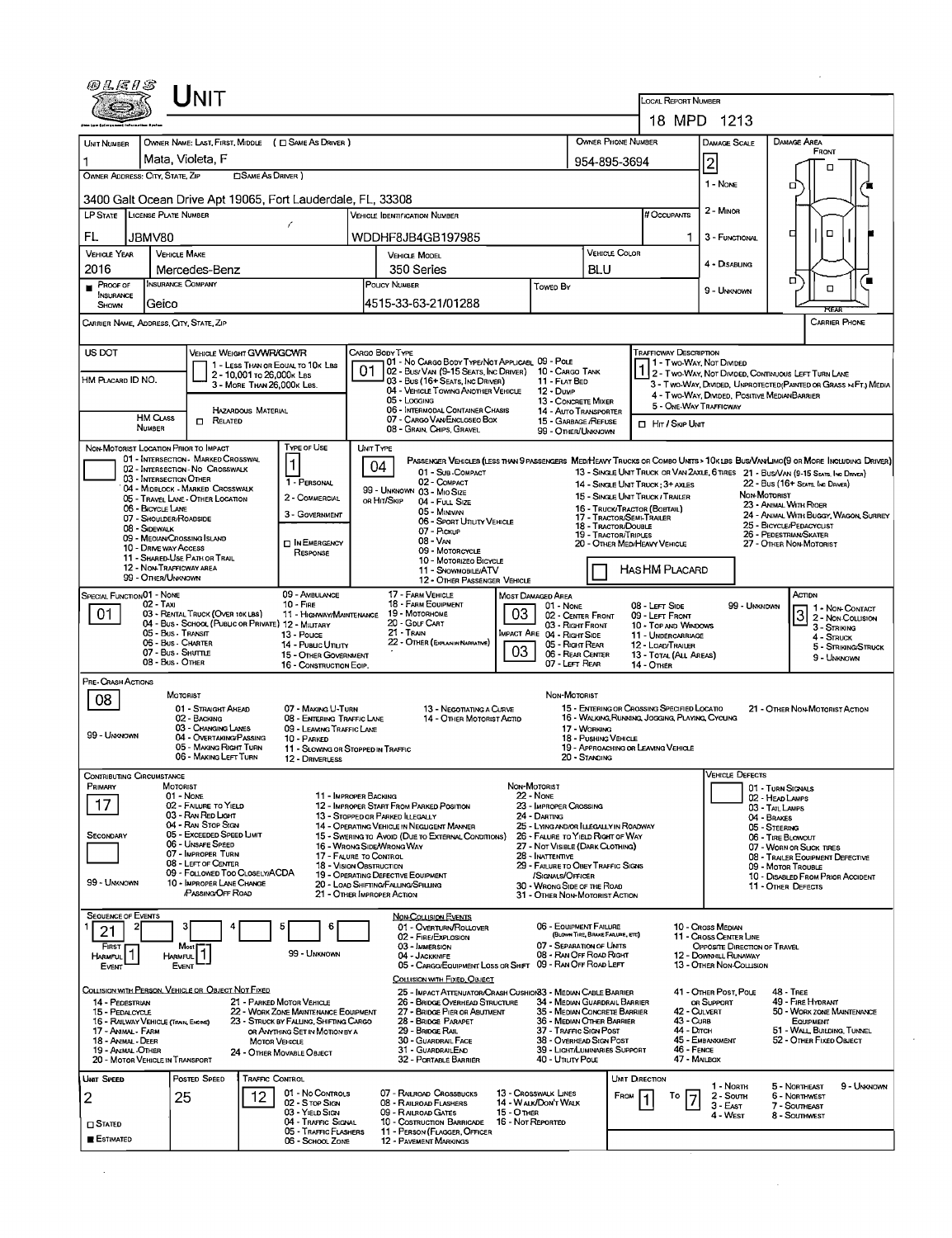|                                         | LINIT                                                                     |                                                         |                                                                                |                                                     |                                                                                                                                                                                 |                                                                     |                                                                               |                                                                                                                                  |                                                                                                      |                                                                                                                        |                                                                                                                               |  |  |  |  |
|-----------------------------------------|---------------------------------------------------------------------------|---------------------------------------------------------|--------------------------------------------------------------------------------|-----------------------------------------------------|---------------------------------------------------------------------------------------------------------------------------------------------------------------------------------|---------------------------------------------------------------------|-------------------------------------------------------------------------------|----------------------------------------------------------------------------------------------------------------------------------|------------------------------------------------------------------------------------------------------|------------------------------------------------------------------------------------------------------------------------|-------------------------------------------------------------------------------------------------------------------------------|--|--|--|--|
|                                         |                                                                           |                                                         |                                                                                |                                                     |                                                                                                                                                                                 |                                                                     |                                                                               |                                                                                                                                  | LOCAL REPORT NUMBER                                                                                  | 18 MPD 1213                                                                                                            |                                                                                                                               |  |  |  |  |
|                                         | OWNER NAME: LAST, FIRST, MIDDLE ( C SAME AS DRIVER )                      |                                                         |                                                                                |                                                     |                                                                                                                                                                                 |                                                                     |                                                                               | OWNER PHONE NUMBER                                                                                                               |                                                                                                      | <b>DAMAGE SCALE</b>                                                                                                    | DAMAGE AREA                                                                                                                   |  |  |  |  |
| <b>UNIT NUMBER</b><br>2                 | Michaels, Darren, R                                                       |                                                         |                                                                                |                                                     |                                                                                                                                                                                 |                                                                     | 330-844-6798                                                                  |                                                                                                                                  |                                                                                                      | FRONT                                                                                                                  |                                                                                                                               |  |  |  |  |
| OWNER ADDRESS: CITY, STATE, ZIP         |                                                                           | <b>CISAME AS DRIVER</b> )                               |                                                                                |                                                     |                                                                                                                                                                                 |                                                                     |                                                                               |                                                                                                                                  |                                                                                                      | $\overline{2}$                                                                                                         | п                                                                                                                             |  |  |  |  |
|                                         | 788 Critchfield Street, Millersburg, OH, 44654                            | 1 - None                                                | о                                                                              |                                                     |                                                                                                                                                                                 |                                                                     |                                                                               |                                                                                                                                  |                                                                                                      |                                                                                                                        |                                                                                                                               |  |  |  |  |
|                                         | LP STATE LICENSE PLATE NUMBER                                             |                                                         |                                                                                |                                                     | Vehicle Identification Number                                                                                                                                                   |                                                                     |                                                                               |                                                                                                                                  | # OccuPANTS                                                                                          | 2 - MINOR                                                                                                              |                                                                                                                               |  |  |  |  |
| OН                                      | GIY2316                                                                   |                                                         |                                                                                |                                                     | 1C4NJRFB1HD114576                                                                                                                                                               |                                                                     |                                                                               |                                                                                                                                  | 0                                                                                                    | 3 - FUNCTIONAL                                                                                                         | α<br>□                                                                                                                        |  |  |  |  |
| <b>VEHICLE YEAR</b>                     | VEHICLE MAKE                                                              |                                                         |                                                                                |                                                     | VEHICLE MODEL                                                                                                                                                                   |                                                                     |                                                                               | <b>VEHICLE COLOR</b>                                                                                                             |                                                                                                      | 4 DISABLING                                                                                                            |                                                                                                                               |  |  |  |  |
| 2017<br>Proof of                        | Jeep<br>INSURANCE COMPANY                                                 |                                                         |                                                                                | Patriot                                             |                                                                                                                                                                                 |                                                                     |                                                                               | <b>BLK</b>                                                                                                                       |                                                                                                      |                                                                                                                        | Έ.<br>■                                                                                                                       |  |  |  |  |
| <b>INSURANCE</b><br>SHOWN               | Amica                                                                     |                                                         |                                                                                | POUCY NUMBER<br>Towed By<br>99033420YC              |                                                                                                                                                                                 |                                                                     |                                                                               |                                                                                                                                  |                                                                                                      | 9 - UNKNOWN                                                                                                            | O                                                                                                                             |  |  |  |  |
|                                         | CARRIER NAME, ADDRESS, CITY, STATE, ZIP                                   |                                                         |                                                                                |                                                     |                                                                                                                                                                                 |                                                                     |                                                                               |                                                                                                                                  |                                                                                                      |                                                                                                                        | CARRIER PHONE                                                                                                                 |  |  |  |  |
|                                         |                                                                           |                                                         |                                                                                |                                                     |                                                                                                                                                                                 |                                                                     |                                                                               |                                                                                                                                  |                                                                                                      |                                                                                                                        |                                                                                                                               |  |  |  |  |
| US DOT                                  | VEHICLE WEIGHT GVWR/GCWR                                                  |                                                         | 1 - LESS THAN OR EQUAL TO 10K LBS                                              |                                                     | CARGO BODY TYPE<br>101 - No CARGO BODY TYPE/NOT APPLICABL 09 - POLE                                                                                                             |                                                                     |                                                                               |                                                                                                                                  | <b>TRAFFICWAY DESCRIPTION</b>                                                                        | 1 - Two-Way, Not Divideo                                                                                               |                                                                                                                               |  |  |  |  |
| HM PLACARD ID NO.                       |                                                                           | 2 - 10,001 ro 26,000x Las<br>3 - MORE THAN 26,000K LBS. |                                                                                |                                                     | 02 - Bus/VAN (9-15 SEATS, INC DRIVER) 10 - CARGO TANK<br>03 - Bus (16+ Seats, Inc Driver)                                                                                       |                                                                     | 11 - FLAT BED                                                                 |                                                                                                                                  |                                                                                                      | 2 - Two-Way, Not DIMDED, CONTINUOUS LEFT TURN LANE<br>3 - Two-Way, Divideo, UNPROTECTED (PAINTEO OR GRASS > FT.) MEDIA |                                                                                                                               |  |  |  |  |
|                                         |                                                                           | HAZARDOUS MATERIAL                                      |                                                                                |                                                     | 04 - VEHICLE TOWING ANOTHER VEHICLE<br>05 - Logging<br>06 - INTERMODAL CONTAINER CHASIS                                                                                         |                                                                     | 12 - Duwe<br>13 - CONCRETE MIXER                                              |                                                                                                                                  |                                                                                                      | 4 - Two-WAY, DWDEO, POSITIVE MEDIANBARRIER<br><b>5 - ONE-WAY TRAFFICWAY</b>                                            |                                                                                                                               |  |  |  |  |
|                                         | <b>HM Cuss</b><br><b>CI RELATED</b><br><b>NUMBER</b>                      |                                                         |                                                                                |                                                     | 07 - CARGO VAN ENGLOSED BOX<br>08 - GRAIN, CHIPS, GRAVEL                                                                                                                        |                                                                     | 14 - AUTO TRANSPORTER<br>15 - GARBAGE / REFUSE<br>99 - OTHER/UNKNOWN          |                                                                                                                                  | <b>D</b> Hit / Skip Unit                                                                             |                                                                                                                        |                                                                                                                               |  |  |  |  |
|                                         | NON-MOTORIST LOCATION PRIOR TO IMPACT                                     |                                                         | TYPE OF USE                                                                    | UNIT TYPE                                           |                                                                                                                                                                                 |                                                                     |                                                                               |                                                                                                                                  |                                                                                                      |                                                                                                                        |                                                                                                                               |  |  |  |  |
|                                         | 01 - INTERSECTION - MARKED CROSSWAL<br>02 - INTERSECTION - NO CROSSWALK   |                                                         | 1                                                                              | 06                                                  |                                                                                                                                                                                 |                                                                     |                                                                               |                                                                                                                                  |                                                                                                      |                                                                                                                        | PASSENGER VEHICLES (LESS THAN 9 PASSENGERS MEDIMEANY TRUCKS OR COMBO UNITS > 10K LBS BUS/VAN/LIMO(9 OR MORE INCLUDING DRIVER) |  |  |  |  |
|                                         | 03 - INTERSECTION OTHER<br>04 - MIDBLOCK - MARKED CROSSWALK               |                                                         | 1 - PERSONAL                                                                   |                                                     | 01 - Sub-COMPACT<br>02 - COMPACT<br>99 - UNKNOWN 03 - MIO SIZE                                                                                                                  |                                                                     |                                                                               |                                                                                                                                  | 14 - SINGLE UNIT TRUCK: 3+ AXLES                                                                     |                                                                                                                        | 13 - SINGLE UNIT TRUCK OR VAN 2AXLE, 6 TRES 21 - BUS/VAN (9-15 SEATS, INC DRWER)<br>22 - Bus (16+ Seats, Inc. Daves)          |  |  |  |  |
|                                         | 05 - TRAVEL LANE - OTHER LOCATION<br>06 - BICYCLE LANE                    |                                                         | 2 - COMMERCIAL                                                                 |                                                     | OR HIT/SKIP<br>04 - Futu Size<br>05 - Minivan                                                                                                                                   |                                                                     |                                                                               |                                                                                                                                  | 15 - SINGLE UNIT TRUCK/TRAILER<br>16 - TRUCK/TRACTOR (BOBTAIL)                                       |                                                                                                                        | NON-MOTORIST<br>23 - ANIMAL WITH RIGER                                                                                        |  |  |  |  |
|                                         | 07 - ShouLDER/ROADSIDE<br>08 - SIDEWALK                                   |                                                         | 3 - GOVERNMENT                                                                 |                                                     | 06 - SPORT UTILITY VEHICLE<br>07 - PICKUP                                                                                                                                       |                                                                     |                                                                               | 18 - TRACTOR/DOUBLE                                                                                                              | 17 - Tractor/Semi-Trailer                                                                            | 24 - ANIMAL WITH BUGGY, WAGON, SURREY<br>25 - BICYCLE/PEDACYCLIST                                                      |                                                                                                                               |  |  |  |  |
|                                         | 09 - MEDIAN CROSSING ISLAND<br><b>10 - DRIVE WAY ACCESS</b>               |                                                         | <b>DIN EMERGENCY</b><br>RESPONSE                                               | 19 - TRACTOR/TRIPLES<br>08 - VAN<br>09 - MOTORCYCLE |                                                                                                                                                                                 |                                                                     |                                                                               |                                                                                                                                  | 20 - OTHER MEO/HEAVY VEHICLE                                                                         | 26 - PEDESTRIAN/SKATER<br>27 - Other Non-Motorust                                                                      |                                                                                                                               |  |  |  |  |
|                                         | 11 - SHARED-USE PATH OR TRAIL<br>12 - NON-TRAFFICWAY AREA                 |                                                         |                                                                                |                                                     | 10 - MOTORIZED BICYCLE<br>11 - SNOWMOBILE/ATV                                                                                                                                   |                                                                     |                                                                               |                                                                                                                                  | HASHM PLACARD                                                                                        |                                                                                                                        |                                                                                                                               |  |  |  |  |
|                                         | 99 - OTHER/UNKNOWN                                                        |                                                         |                                                                                |                                                     | 12 - OTHER PASSENGER VEHICLE<br>17 - FARM VEHICLE                                                                                                                               |                                                                     |                                                                               |                                                                                                                                  |                                                                                                      |                                                                                                                        |                                                                                                                               |  |  |  |  |
| SPECIAL FUNCTION 01 - NONE<br>01        | 02 - Тахг<br>03 - RENTAL TRUCK (OVER 10K LBS)                             |                                                         | 09 - AMBULANCE<br>$10 -$ Fire<br>11 - HIGHWAY/MAINTENANCE                      |                                                     | 18 - FARM EQUIPMENT<br>19 - MOTORHOME                                                                                                                                           | Most Damaged Area<br>07                                             | 01 - None                                                                     |                                                                                                                                  | 08 - LEFT SIDE                                                                                       | 99 - UNKNOWN                                                                                                           | Астом<br>1 1 - Non-Contact                                                                                                    |  |  |  |  |
|                                         | 04 - Bus - SCHOOL (PUBLIC OR PRIVATE) 12 - MILITARY<br>05 - Bus - Transit |                                                         | 13 - Pouce                                                                     |                                                     | 20 - Golf Cart<br><b>21 - TRAIN</b>                                                                                                                                             | 02 - CENTER FRONT<br>03 - Right Front<br>IMPACT ARE 04 - RIGHT SIDE |                                                                               | 09 - LEFT FRONT<br>10 - TOP AND WINDOWS<br>11 - UNDERCARRIAGE                                                                    |                                                                                                      | 4 2 - Non-Coursion<br>3 - Struking                                                                                     |                                                                                                                               |  |  |  |  |
|                                         | 06 - Bus - Charter<br>07 - Bus - SHUTTLE                                  |                                                         | 14 - Pusuc Unury<br>15 - OTHER GOVERNMENT                                      |                                                     | 22 - OTHER (EXPLAN IN NARRATIVE)                                                                                                                                                | 07                                                                  | 05 - Right Rear<br>06 - REAR CENTER                                           |                                                                                                                                  | 12 - LOAD/TRAILER<br>13 - TOTAL (ALL AREAS)                                                          |                                                                                                                        | 4 - Struck<br>5 - STRIKING/STRUCK                                                                                             |  |  |  |  |
|                                         | 08 - Bus - Other                                                          |                                                         | 16 - CONSTRUCTION EQIP.                                                        |                                                     |                                                                                                                                                                                 |                                                                     | 07 - LEFT REAR                                                                |                                                                                                                                  | 14 - Отнев                                                                                           |                                                                                                                        | 9 - UNKNOWN                                                                                                                   |  |  |  |  |
| <b>PRE- CRASH ACTIONS</b>               | MOTORIST                                                                  |                                                         |                                                                                |                                                     |                                                                                                                                                                                 |                                                                     | Non-Motorist                                                                  |                                                                                                                                  |                                                                                                      |                                                                                                                        |                                                                                                                               |  |  |  |  |
| 10                                      | 01 - STRAIGHT AHEAD<br>02 - BACKING                                       |                                                         | 07 - MAKING U-TURN<br>08 - ENTERING TRAFFIC LANE                               |                                                     | 13 - NEGOTIATING A CURVE<br>14 - OTHER MOTORIST ACTIO                                                                                                                           |                                                                     |                                                                               | 15 - ENTERING OR CROSSING SPECIFIED LOCATIO<br>21 - OTHER NON-MOTORIST ACTION<br>16 - WALKING RUMMING, JOGGING, PLAYING, CYCLING |                                                                                                      |                                                                                                                        |                                                                                                                               |  |  |  |  |
| 99 - Unknown                            | 03 - CHANGING LANES<br>04 - OVERTAKING/PASSING                            |                                                         | 09 - LEAVING TRAFFIC LANE<br>10 - PARKEO                                       |                                                     |                                                                                                                                                                                 |                                                                     |                                                                               | 17 - WORKING<br>18 - Pusieng Vehicle                                                                                             |                                                                                                      |                                                                                                                        |                                                                                                                               |  |  |  |  |
|                                         | 05 - MAKING RIGHT TURN<br>06 - MAKING LEFT TURN                           |                                                         | 11 - Slowing or Stopped in Traffic<br>12 - DRIVERLESS                          |                                                     |                                                                                                                                                                                 |                                                                     |                                                                               | 20 - Standing                                                                                                                    | 19 - APPROACHING OR LEAVING VEHICLE                                                                  |                                                                                                                        |                                                                                                                               |  |  |  |  |
| Contributing Circumstance               |                                                                           |                                                         |                                                                                |                                                     |                                                                                                                                                                                 |                                                                     |                                                                               |                                                                                                                                  |                                                                                                      | <b>VEHICLE DEFECTS</b>                                                                                                 |                                                                                                                               |  |  |  |  |
| PRIMARY                                 | MOTORIST<br>01 - Nove                                                     |                                                         |                                                                                | 11 - IMPROPER BACKING                               |                                                                                                                                                                                 | NON-MOTORIST<br>22 - None                                           |                                                                               |                                                                                                                                  |                                                                                                      |                                                                                                                        | 01 - TURN SIGNALS<br>02 - HEAD LAMPS                                                                                          |  |  |  |  |
| 01                                      | 02 - FAILURE TO YIELD<br>03 - RAN REO LIGHT                               |                                                         |                                                                                |                                                     | 12 - IMPROPER START FROM PARKED POSITION<br>13 - STOPPED OR PARKED LLEGALLY                                                                                                     |                                                                     | 23 - IMPROPER CROSSING<br>24 - DARTING                                        |                                                                                                                                  |                                                                                                      |                                                                                                                        | 03 - TAIL LAMPS<br>04 - BRAKES                                                                                                |  |  |  |  |
| SECONDARY                               | 04 - RAN STOP SIGN<br>05 - Exceeped Speeo Limit                           |                                                         |                                                                                |                                                     | 14 - Operating Vehicle in Negligent Manner<br>25 - LYING ANDIOR ILLEGALLY IN ROADWAY<br>15 - Swering to Avoid (Due to External Conditions)<br>26 - FALURE TO YIELD RIGHT OF WAY |                                                                     |                                                                               |                                                                                                                                  |                                                                                                      | 05 - STEERING<br>06 - TIRE BLOWOUT                                                                                     |                                                                                                                               |  |  |  |  |
|                                         | 06 - UNSAFE SPEED<br>07 - IMPROPER TURN<br>08 - LEFT OF CENTER            |                                                         |                                                                                | 17 - FALURE TO CONTROL                              | 16 - WRONG SIDEANRONG WAY                                                                                                                                                       |                                                                     | 27 - NOT VISIBLE (DARK CLOTHING)<br>28 - INATTENTIVE                          |                                                                                                                                  | 07 - WORN OR SUCK TIRES<br>08 - TRAILER EQUIPMENT DEFECTIVE                                          |                                                                                                                        |                                                                                                                               |  |  |  |  |
| 99 - UNKNOWN                            | 09 - FOLLOWED TOO CLOSELY/ACDA<br>10 - IMPROPER LANE CHANGE               |                                                         |                                                                                |                                                     | 18 - Vision Oastruction<br>29 - FAILURE TO OBEY TRAFFIC SIGNS<br>19 - OPERATING DEFECTIVE EQUIPMENT<br>/SIGNALS/OFFICER<br>30 - WRONG SIDE OF THE ROAD                          |                                                                     |                                                                               |                                                                                                                                  |                                                                                                      |                                                                                                                        | 09 - MOTOR TROUBLE<br>10 - DISABLED FROM PRIOR ACCIDENT                                                                       |  |  |  |  |
|                                         | PASSING OFF ROAD                                                          |                                                         |                                                                                |                                                     | 20 - LOAD SHIFTING/FALLING/SPILLING<br>21 - OTHER IMPROPER ACTION                                                                                                               |                                                                     | 31 - OTHER NON-MOTORIST ACTION                                                |                                                                                                                                  |                                                                                                      |                                                                                                                        | 11 - OTHER DEFECTS                                                                                                            |  |  |  |  |
| <b>SEQUENCE OF EVENTS</b>               |                                                                           |                                                         |                                                                                |                                                     | <b>NON-COLLISION EVENTS</b>                                                                                                                                                     |                                                                     |                                                                               |                                                                                                                                  |                                                                                                      |                                                                                                                        |                                                                                                                               |  |  |  |  |
| 2<br>20                                 |                                                                           |                                                         | 5<br>6                                                                         |                                                     | 01 - OVERTURN/ROLLOVER<br>02 - FIRE/EXPLOSION                                                                                                                                   |                                                                     | 06 - EQUIPMENT FAILURE                                                        | (BLOWN TIRE, BRAKE FAILURE, ETC)                                                                                                 |                                                                                                      | 10 - Caoss Median<br>11 - Cross CENTER LINE                                                                            |                                                                                                                               |  |  |  |  |
| FIRST<br>1<br>HARMFUL                   | Most<br>HARMFUL<br>Event                                                  |                                                         | 99 - Unknown                                                                   |                                                     | 03 - IMMERSION<br>04 - Jackknife<br>05 - CARGO/EQUIPMENT LOSS OR SHIFT                                                                                                          |                                                                     | 07 - SEPARATION OF UNITS<br>08 - RAN OFF ROAD RIGHT<br>09 - RAN OFF ROAD LEFT |                                                                                                                                  |                                                                                                      | OPPOSITE DIRECTION OF TRAVEL<br>12 - DOWNHILL RUNAWAY<br><b>13 - OTHER NON-COLLISION</b>                               |                                                                                                                               |  |  |  |  |
| Event                                   |                                                                           |                                                         |                                                                                |                                                     | COLLISION WITH FIXED, OBJECT                                                                                                                                                    |                                                                     |                                                                               |                                                                                                                                  |                                                                                                      |                                                                                                                        |                                                                                                                               |  |  |  |  |
| 14 - PEDESTRIAN                         | COLLISION WITH PERSON, VEHICLE OR OBJECT NOT FIXED                        |                                                         | 21 - PARKED MOTOR VEHICLE                                                      |                                                     | 25 - IMPACT ATTENUATOR/CRASH CUSHIO/83 - MEDIAN CABLE BARRIER<br>26 - BRIDGE OVERHEAD STRUCTURE                                                                                 |                                                                     | 34 - MEDIAN GUARDRAIL BARRIER                                                 |                                                                                                                                  |                                                                                                      | 41 - OTHER POST, POLE<br>OR SUPPORT                                                                                    | <b>48 - TREE</b><br>49 - Fire Hydrant                                                                                         |  |  |  |  |
| 15 - PEDALCYCLE                         | 16 - RAILWAY VEHICLE (TRAIN, EHGINE)                                      |                                                         | 22 - WORK ZONE MAINTENANCE EQUIPMENT<br>23 - STRUCK BY FALLING, SHIFTING CARGO |                                                     | 27 - BRIDGE PIER OR ABUTMENT<br>28 - Bridge Parapet                                                                                                                             |                                                                     | 36 - MEDIAN OTHER BARRIER                                                     |                                                                                                                                  | 42 - CULVERT<br>35 - MEDIAN CONCRETE BARRIER<br>50 - WORK ZONE MAINTENANCE<br>43 - Curs<br>EQUIPMENT |                                                                                                                        |                                                                                                                               |  |  |  |  |
| 17 - Animal - Farm<br>18 - ANMAL - DEER |                                                                           | MOTOR VEHICLE                                           | OR ANYTHING SET IN MOTION BY A                                                 |                                                     | 29 - Bridge Rail<br>30 - GUARDRAIL FACE                                                                                                                                         | 37 - TRAFFIC SIGN POST<br>38 - Overhead Sign Post                   |                                                                               | 44 - Олсн                                                                                                                        | 45 - EHBANKKENT                                                                                      | 51 - WALL, BUILDING, TUNNEL<br>52 - Other Fixed Object                                                                 |                                                                                                                               |  |  |  |  |
| 19 - ANMAL-OTHER                        | 20 - MOTOR VEHICLE IN TRANSPORT                                           |                                                         | 24 - OTHER MOVABLE OBJECT                                                      |                                                     | 31 - GUARDRAILEND<br>32 - PORTABLE BARRIER                                                                                                                                      |                                                                     | 39 - Light/Luminaries Support<br>40 - Unury Pous                              |                                                                                                                                  | 46 - FENCE                                                                                           | 47 - MAILBOX                                                                                                           |                                                                                                                               |  |  |  |  |
| UMT SPEED                               | POSTED SPEED                                                              | <b>TRAFFIC CONTROL</b>                                  |                                                                                |                                                     |                                                                                                                                                                                 |                                                                     |                                                                               |                                                                                                                                  | UNIT DIRECTION                                                                                       | 1 - North                                                                                                              | 9 - Unknown<br>5 - NORTHEAST                                                                                                  |  |  |  |  |
| 0                                       | 25                                                                        | 12                                                      | 01 - No CONTROLS<br>02 - S TOP SIGN                                            |                                                     | 07 - RAILROAD CROSSBUCKS<br>08 - RALROAD FLASHERS                                                                                                                               | 13 - Crosswalk Lines                                                | 14 - WALK/DON'T WALK                                                          | FROM                                                                                                                             | Τо                                                                                                   | 2 - South<br>3 - East                                                                                                  | 6 - Northwest<br>7 - SOUTHEAST                                                                                                |  |  |  |  |
| <b>STATED</b>                           |                                                                           |                                                         | 03 - YiELD Staw<br>04 - TRAFFIC SIGNAL                                         |                                                     | 09 - RAILROAD GATES<br>10 - COSTRUCTION BARRICADE                                                                                                                               | 15 - О тнев<br>16 - Not Reported                                    |                                                                               |                                                                                                                                  |                                                                                                      | 4 - West                                                                                                               | 8 - SOUTHWEST                                                                                                                 |  |  |  |  |
| <b>D</b> ESTIMATEO                      |                                                                           |                                                         | 05 - TRAFFIC FLASHERS<br>06 - SCHOOL ZONE                                      |                                                     | 11 - PERSON (FLAGGER, OFFICER<br><b>12 - PAVEMENT MARKINGS</b>                                                                                                                  |                                                                     |                                                                               |                                                                                                                                  |                                                                                                      |                                                                                                                        |                                                                                                                               |  |  |  |  |